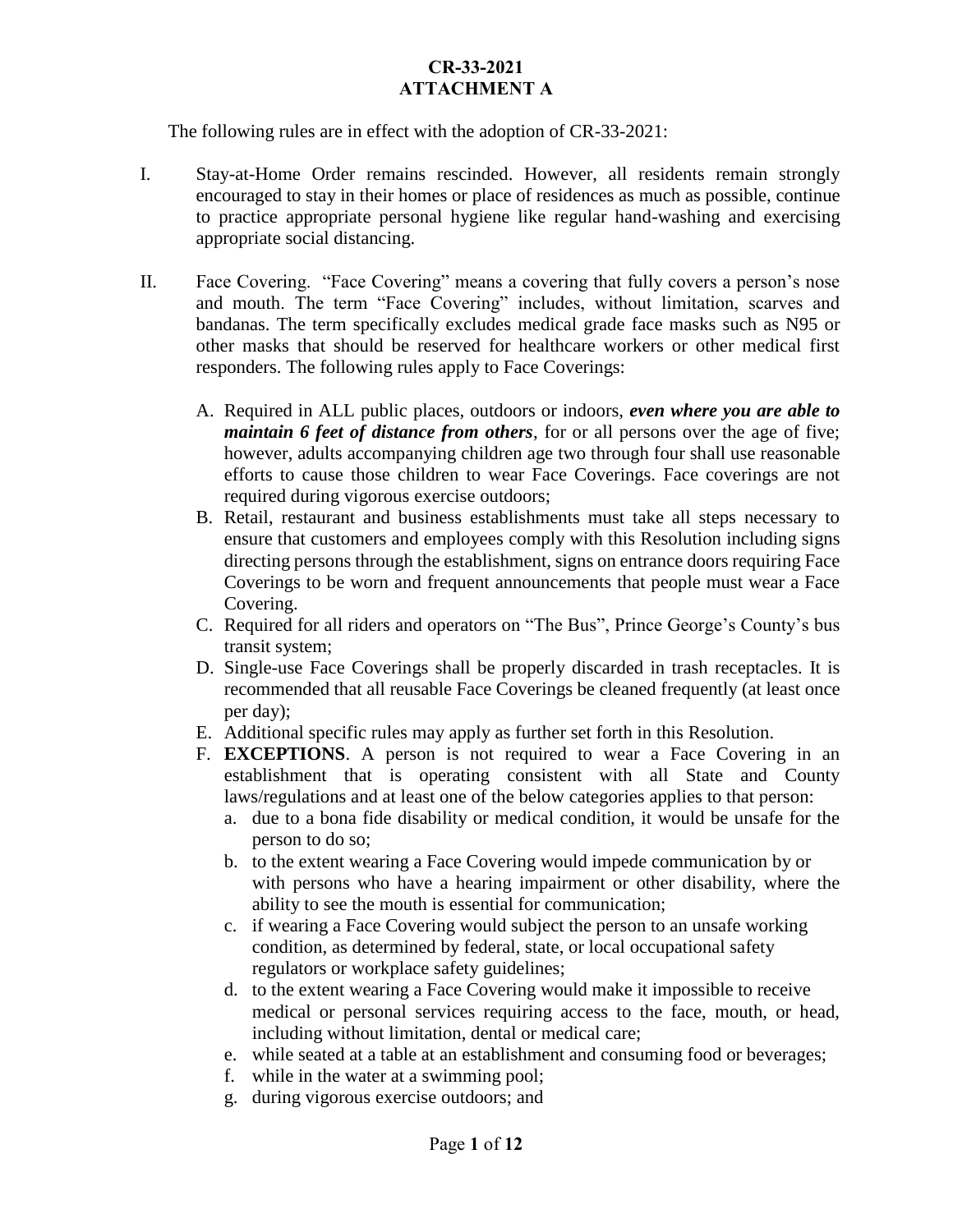- h. any person age five (5) years old or younger; but highly recommended for those as young as two (2) years old.
- III. General Rules for All Establishments Allowed to Open or Operate in the County Unless explicitly stated in another provision of this Resolution, all businesses, organizations, establishments, and facilities that are permitted to open or operate in the County shall, as a condition of their continued operation:
	- a. Require each person (excluding persons from the same household) to maintain physical distancing of at least 6 feet as recommended by the Centers for Disease Control and Prevention ("CDC") and the Maryland Department of Health ("MDH");
	- b. Social distancing as stated in the above paragraph is required when inside and outside the establishment as persons may wait to enter;
	- c. Utilize markings and signage (including, but not limited to, physical distancing markings and signage) to guide employees and customers;
	- d. Comply with the face covering requirements in Section II of this Resolution;
	- e. Provide employees with guidance and training to reflect updated CDC guidelines for their workplace prior to working;
	- f. Use CDC and Environmental Protection Agency ("EPA") approved disinfectants to clean spaces daily; including use of disinfectants to wipe down high contact surfaces at least once every 2 hours while staff or customers are present ("high contact surfaces" are surfaces that will have human contact at least once an hour);
	- g. Require employees to wash their hands hourly;
	- h. Use of appropriate protective equipment for all employees; and
	- i. Follow, review and implement new CDC, MDH, and Prince George's County Health Department guidelines as they are issued.
- IV. Other Businesses: Except as otherwise provided in this Resolution, or any other Order of the Governor of the State of Maryland or State Secretary of Health, businesses, organizations, establishments, and facilities that are not part of the critical infrastructure sectors identified by the U.S. Department of Homeland Security's Cybersecurity and Infrastructure Security Agency (currently described at [https://www.cisa.gov/identifying-critical-infrastructure-during-covid-19\)](https://www.cisa.gov/identifying-critical-infrastructure-during-covid-19) *may open* to the general public. Capacity shall be limited to 50% of maximum capacity. Sections II and III of this Resolution are applicable to these businesses, as well as any other orders that may be issued by the Health Department and/or Office of Emergency Management.

If the business does fall within one of the critical infrastructure sectors, it is essential and can remain open pursuant to general rules of this Resolution (Sections II and III), or as may otherwise be ordered by the Health Department and/or Office of Emergency Management.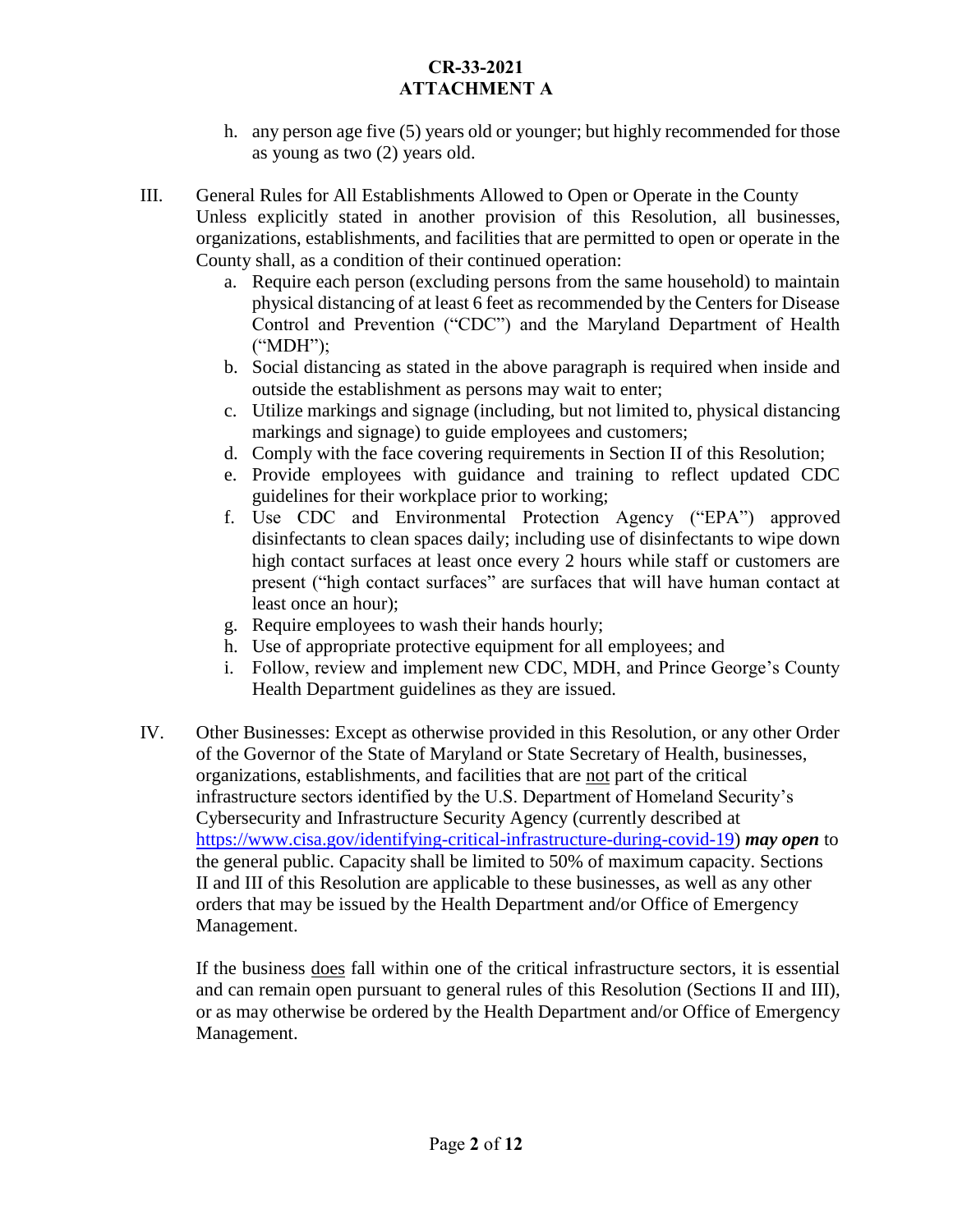- V. General Rule for large gatherings and events. Unless specifically allowed otherwise, social, community, spiritual, religious, recreational, leisure, and sporting gatherings and events are:
	- a. limited to a maximum of 20 persons at all **indoor** locations and venues, including but not limited to: private residences, parades, festivals, conventions, and fundraisers.
	- b. limited to a maximum of 50 persons at all **outdoor** locations and venues, including but not limited to: private residences, parades, festivals, conventions, and fundraisers.
	- c. Planned larger gatherings and events must be canceled or postponed.
	- d. CDC, MDH and County social distancing protocols must be followed, i.e. maintaining physical distance of at least 6 feet between persons.
	- e. This General Rule does not apply to members of the same household.

## VI. Closure of Certain Specific Businesses, Organizations and Facilities Senior Centers. All senior citizen activities centers (as defined in Section 10- 501 (i) of the Human Services Article of the Maryland Code) shall remain closed.

- VII. Rules for Specific Businesses, Operations and Facilities that are allowed to Open/Operate
	- A. All Retail Establishments (including large retail, grocery stores and shopping malls) may open with the following safeguards and capacity limits:
		- 1. May operate at a maximum capacity of 50%;
		- 2. Adherence to Sections II and III of this Resolution; and
		- 3. Online shopping and payment via digital platforms should be encouraged as much as possible.
	- B. Restaurants. Restaurants and other similar establishments that sell food or beverages for consumption in Prince George's County, Maryland (''Restaurants") may open to the general public, subject to the following conditions:
		- 1. Food or beverages are promptly taken from the premises, i.e., on a carryout or drive-through basis; or
		- 2. Delivered to customers off the premises; or
		- 3. Outdoor dining at Restaurants will be permitted if there is adherence the following rules:
			- a. Establishment has current approval for outdoor dining or receives a Restaurant Temporary Outdoor Seating Area permit;
			- b. Adherence to Sections II and III of this Resolution;
			- c. Ensure tables are seated at least six feet away from each other, except for households seated together;
			- d. Do not allow groups larger than six persons to be seated together, except members of the same household;
			- e. Number of patrons should not exceed 50% capacity for outdoor dining space as approved by the County;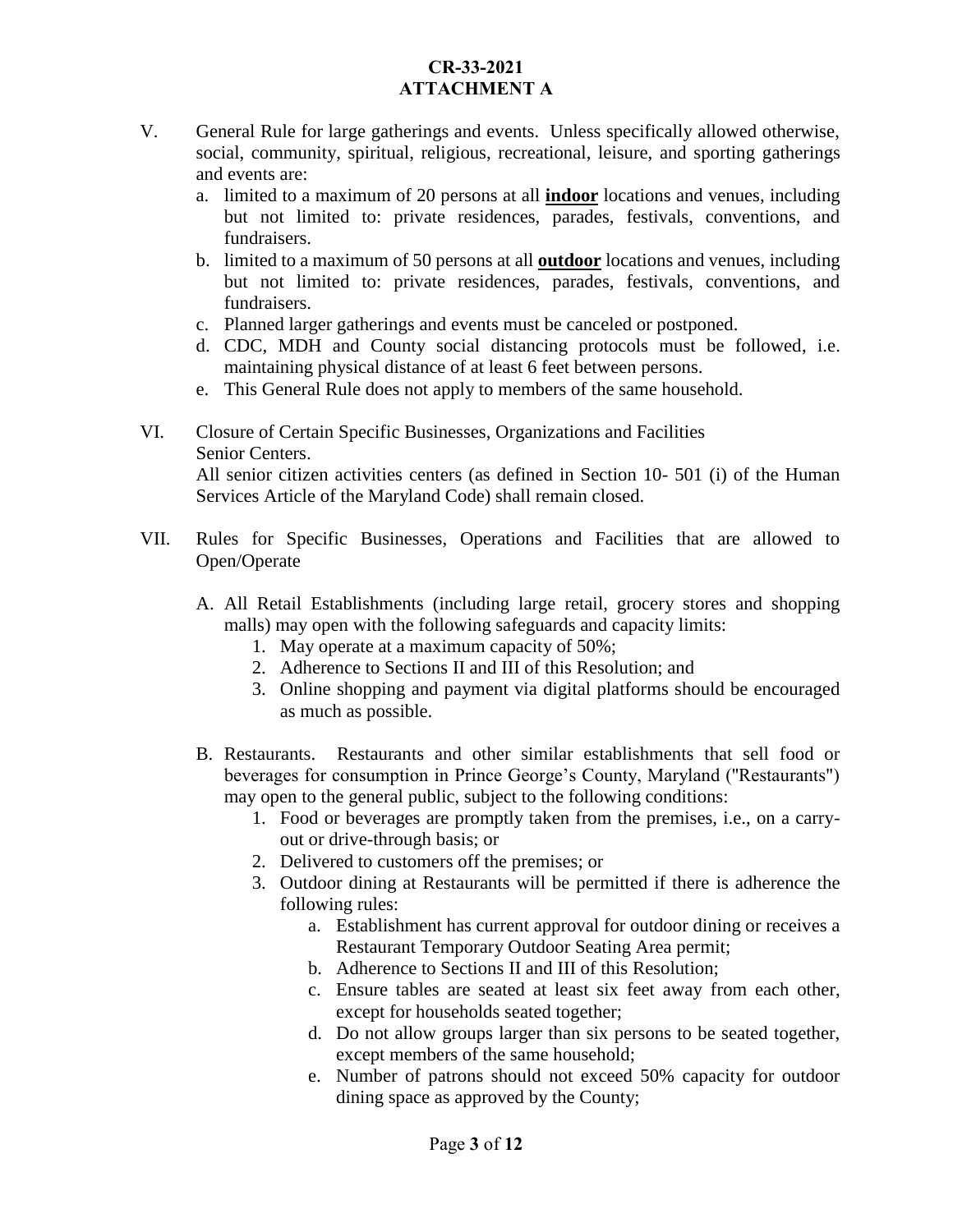- f. Must maintain a daily record of all patrons for at least 30 days to assist with contact tracing;
- g. Signage must be posted at each entrance advising customers and visitors:
	- a. compliance with face coverings rules are mandatory at all times when not eating or drinking;
	- b. must maintain social distancing of at least 6 feet apart when waiting to be seated or while seated at the bar;
- h. All employees must receive health screenings prior to their shifts;
- i. Food service in a buffet format is allowed pursuant to Health Department guidelines;
- j. Clean and disinfect each tables and chairs between each seating in accordance with CDC and MDH guidelines, using cleaning products that meet the criteria of the EPA guidelines for use against COVID-19;
- k. Hand sanitizer and appropriate hand washing facilities must be available;
- l. Use of single-use disposable paper menus or sanitize reusable menus between each seating;
- m. Payment via digital platforms should be encouraged; and
- n. Any other applicable laws or regulations.
- 4. Indoor dining permissible up to 50% maximum capacity. Also, there must be adherence to the regulations that apply to outdoor dining.
- 5. Social and fraternal clubs, permissible via applicable laws or regulations, may offer indoor dining in accordance with Sections VII.B.3 and VII.B.4 of this Resolution.
- C. Banquet, Receptions and Meeting Room in Hotels, Conference Centers and Similar Establishments that offer dining *(other than restaurants)* or meeting facilities to the public must adhere to following rules:
	- 1. Maintain physical distancing (at least 6 feet) between event attendees;
	- 2. Maintain physical distancing (at least 6 feet), whenever possible, between employees and attendees;
	- 3. Adherence to Sections II and III of this Resolution;
	- 4. No more than 50% maximum capacity applicable to the specific room where event will be held;
	- 5. Ensure tables are seated at least six feet away from each other;
	- 6. Do not allow groups larger than six persons to be seated together;
	- 7. All employees must receive health screenings prior to their shifts;
	- 8. Clean and disinfect tables and chairs in between each event and in accordance with CDC and MDH guidelines, using cleaning products that meet the criteria of the EPA guidelines for use against COVID-19;
	- 9. Hand sanitizer and appropriate hand washing facilities must be available;
	- 10. If applicable, payment via digital platforms should be encouraged; and
	- 11. Process for specific questions pertaining to an event scheduled or in process of being scheduled through June 30, 2021: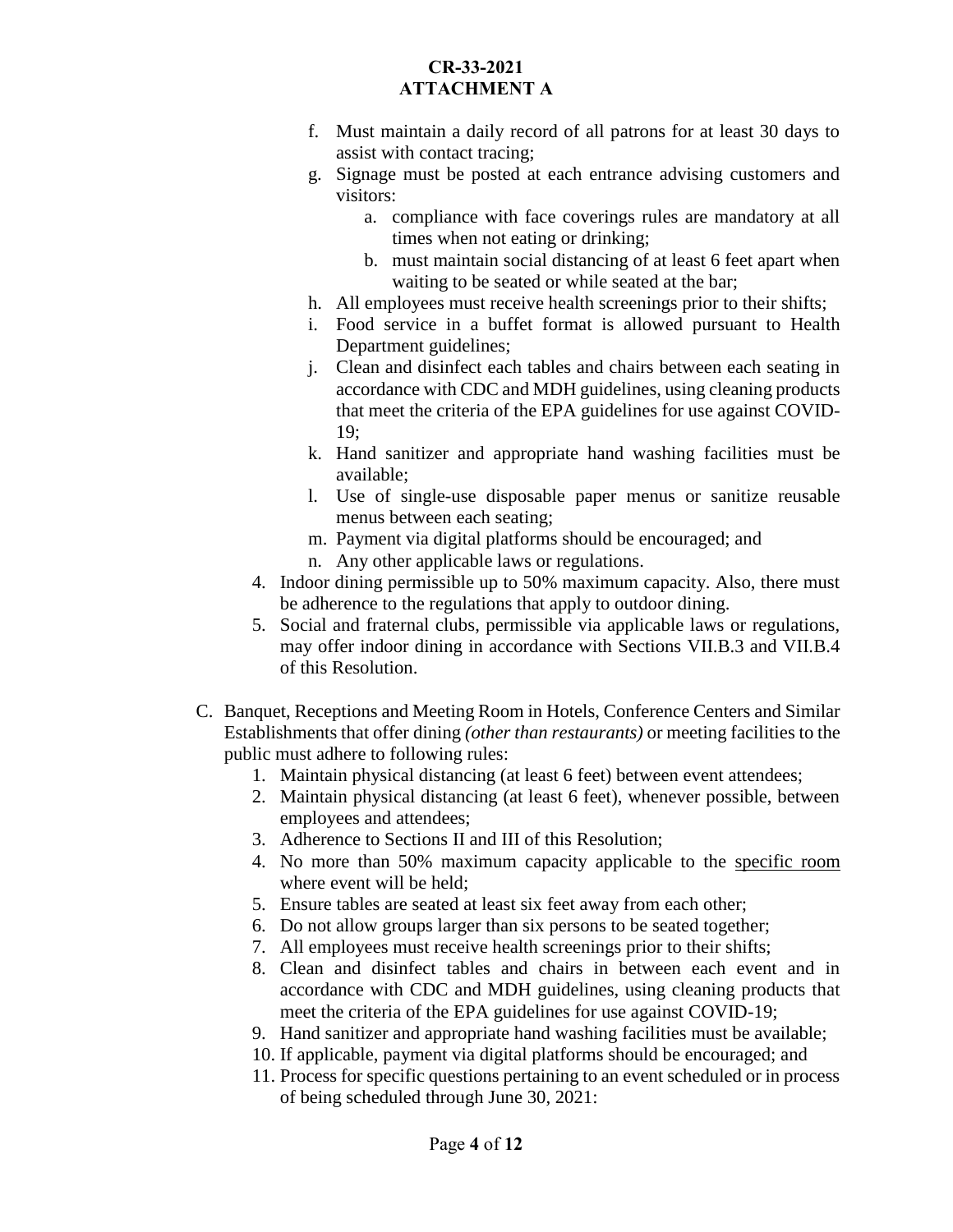- a. If there are questions whether a specific event's plans comply with these rules, an email should be submitted [Covidplans@co.pg.md.us,](mailto:Covidplans@co.pg.md.us) with complete plans for the event
- b. Inquiries will be reviewed by Health Department and Office of Emergency Management staff members
- c.A response will be provided within 10 business days of receipt of request
- 12. If the event includes dining, establishment must abide by Sections VII.B.3 and VII.B.4, as applicable.
- 13. Any other applicable laws or regulations, not contradictory to the rules set forth in this Section, must also be followed.
- D. Manufacturing. The following rules must be adhered to:
	- 1. Adherence to Sections II and III of this Resolution; and
	- 2. Guidance: [CDC Guidance for Manufacturing Workers and Employers](https://www.cdc.gov/coronavirus/2019-ncov/community/guidance-manufacturing-workers-employers.html)
- E. Fitness Centers
	- 1. This Resolution controls the occupancy and use of fitness centers, health clubs, gyms, outdoor aquatic centers, and self-defense schools in Prince George's County, Maryland ("Fitness Centers").
	- 2. Fitness Centers not to exceed 50% maximum capacity.
	- 3. Face coverings are required while working out in a fitness center.
	- 4. Adherence to Sections II and III of this Resolution is required.
- F. Farmers Markets will be able to open. Adherence to Sections II and III of this Resolution is required.
- G. Childcare Programs. All licensed and authorized childcare programs are allowed to open pursuant to the rules and regulations established by the Maryland Department of Education, MDH, other applicable State authorities and/or the County Health Department.
- H. Fully Automatic Car Washes are allowed to open pursuant to the following rules:
	- 1. Customers must be able to remain in their cars while obtaining service, except when establishment employees are cleaning interior of the vehicle;
	- 2. Employees must wear face coverings and gloves;
	- 3. There should be no physical contact between employees and customer; and
	- 4. Adherence to Sections II and III of this Resolution.
- I. Self-Service Car Washing will remain allowed to open. There must be adherence to Sections II and III of this Resolution.
- J. Cigar, Hookah and Vape Establishments are allowed to open pursuant to the following rules:
	- 1. Open for retail sales only;
	- 2. No smoking on premises;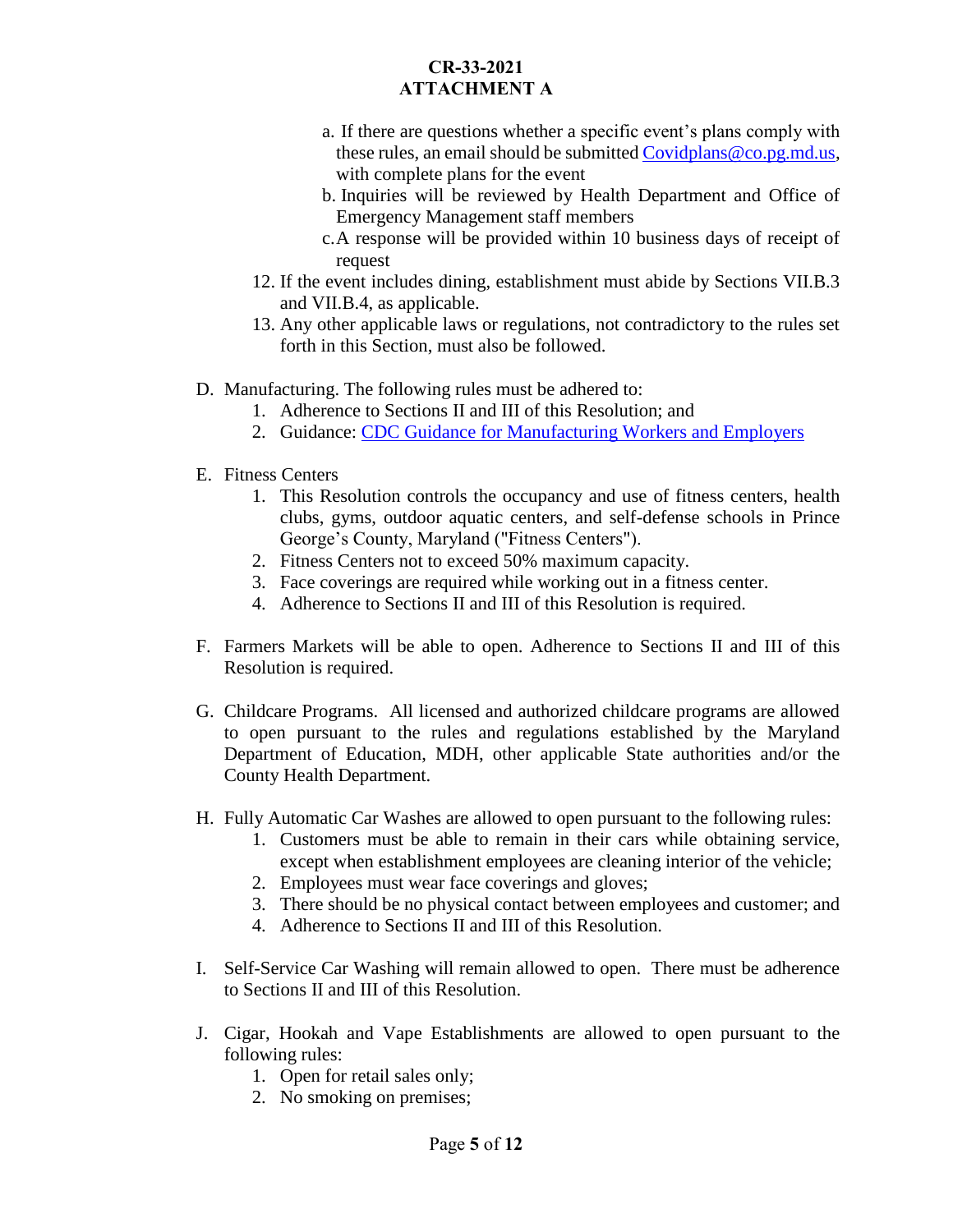- 3. May operate up to 50% of maximum capacity;
- 4. Adherence to Sections II and III of this Resolution; and
- 5. Online shopping and payment via digital platforms should be encouraged as much as possible.
- K. Barbershops and Beauty Salons. The following rules must also be adhered to:
	- 1. Customers must be served via appointment only;
	- 2. Customers are not allowed to congregate in common sitting area waiting to be served;
	- 3. Adherence to Sections II and III of this Resolution;
	- 4. Use of PPE, including face coverings and gloves, by all employees;
	- 5. May operate up to 50% maximum capacity for the service delivery space;
	- 6. Digital payment methods should be encouraged; and
	- 7. Restroom sanitation on a frequent schedule.
- L. Other Personal Services
	- 1. Other personal services allowed including esthetic and nail services, tattoo services, tanning, massages, hot tub and sauna services.
	- 2. The following rules apply:
		- a. Customers must be served via appointment only;
		- b. May operate up to 50% of maximum capacity;
		- c. Adherence to Sections II and III of this Resolution;
		- d. Use of PPE, including face coverings and gloves, by all employees;
		- e. Gloves must be changed between each customer and paper/plastic coverings over tables and service chairs must be changed between each customer;
		- f. Digital payment methods should be encouraged; and
		- g. Restroom sanitation on a frequent schedule.
	- 3. Guidance: [MD Best Practices for Reopening Personal Services](https://open.maryland.gov/backtobusiness/)
- M. Recreational or Entertainment Establishment of a Commercial Nature
	- 1. Unless specifically stated otherwise, adherence to Sections II and III of this Resolution apply to all establishments and activities set forth below in this paragraph M.
	- 2. Amusement Parks
		- a. May operate up to 50% of maximum capacity
		- b. Must follow all requirements given by the County Office of Emergency Management and/or Health Department
		- c. Guidance: [Industry Guidance](https://www.iaapa.org/sites/default/files/2020-05/IAAPA_COVID-19_ReopeningGuidance_rev1_final.pdf)
	- 3. Bingo Halls
		- a. May operate up to 50% of maximum capacity
		- b. Must also follow rules set forth in Section VII.L.2 of this Resolution ("Other Personal Services")
	- 4. Bowling Alleys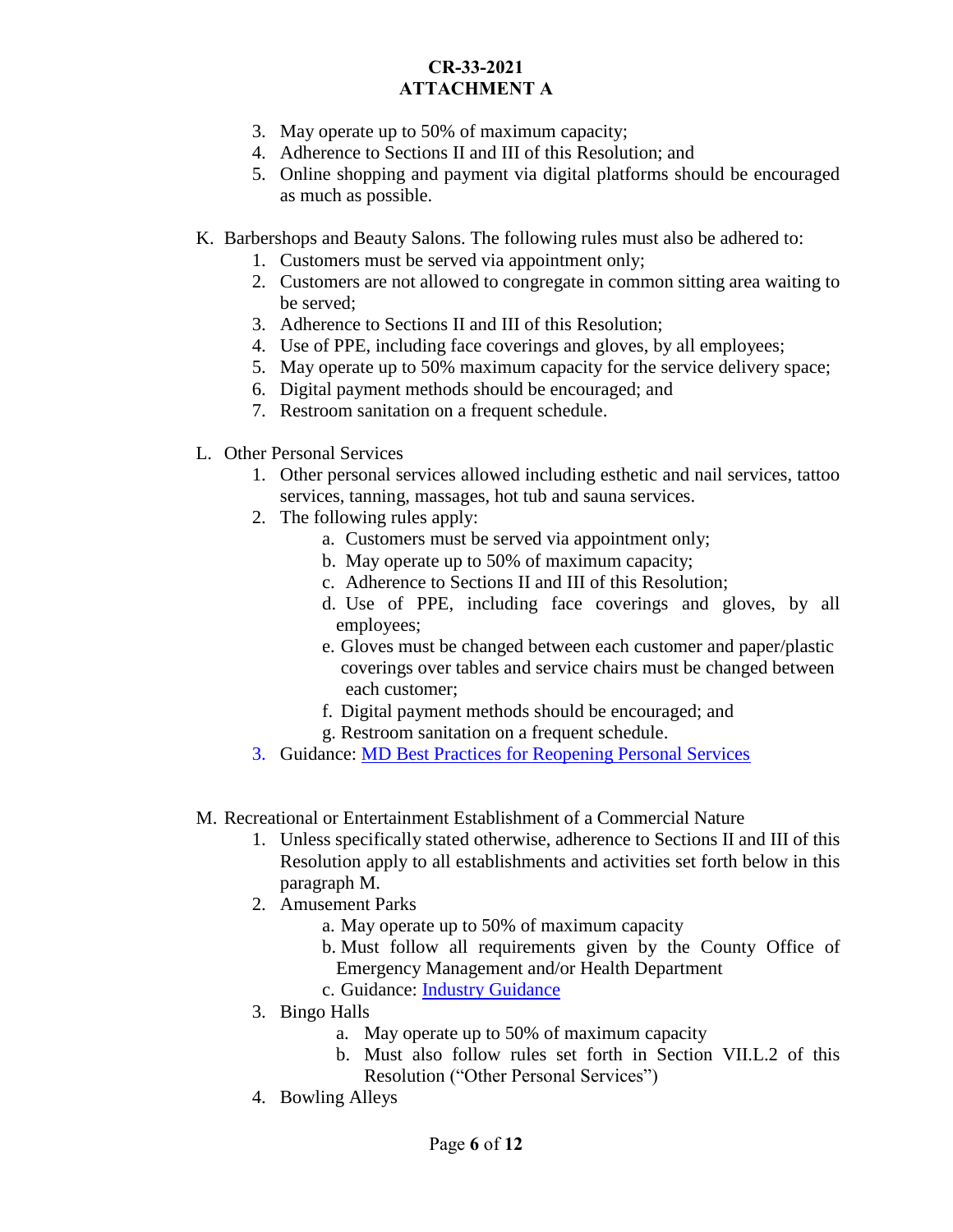- a. May operate up to 50% of maximum capacity.
- b.Must also follow rules set forth in Section VII.L.2 of this Resolution ("Other Personal Services")
- 5. Concert venues: Establishments that serve as concert venues, whether indoor or outdoor, may operate up to 50% maximum capacity. Must also follow any further directives issued by the County Health Department and/or County Office of Emergency Management.
- 6. Pool Halls
	- a. May operate up to 50% of maximum capacity
	- b. Pool sticks, racking equipment and balls must be sanitized between games.
	- c. Must also follow rules set forth in Section VII.L.2 of this Resolution ("Other personal services")
- 7. Gaming facilities and casinos such as MGM National Harbor and simulcast betting facilities (outside of horse racing establishments) may operate up to 50% of maximum capacity. Dining is allowed if establishment meets the requirements in Section VII.B.3. and VII.B.4 of this Resolution. Adherence to other State directives is required, unless further amended by the County Health Officer and/or County Office of Emergency Management.
- 8. Tour Boats
	- a.May operate up to 50% of maximum capacity;
	- b.Must follow all applicable rules while operating in the County;
	- c.Staff and patrons upon disembarking the vessel, must wear face coverings, maintain social distance and follow other applicable rules.
- 9. Outdoor Haunted Houses: See Section VIII.M.9 of this Resolution.
- 10. Indoor Theaters: Establishments at which live performances occur or motion pictures are shown:
	- 1. May open to the general public *provided however* that the total number of persons permitted at the Indoor Theater at any one time (per individual auditorium or performance stage) shall not exceed 50% of that Indoor Theater's maximum capacity.
	- 2. Must follow all requirements given by the Office of Emergency Management and/or Health Department
- 11. Drive-in Movie Theaters:

## **a. Management/Operations**

- i. Required permitting, zoning or other applicable governmental authorization must be obtained.
- ii. Drive-in movie theater operations must be managed by a single operator in charge of the site, who will take responsibility for the ongoing training and screening of all staff, provision of all needed equipment and materials, the monitoring of adherence to all safety measures during any showing and obtaining approvals from local zoning and government officials, as required.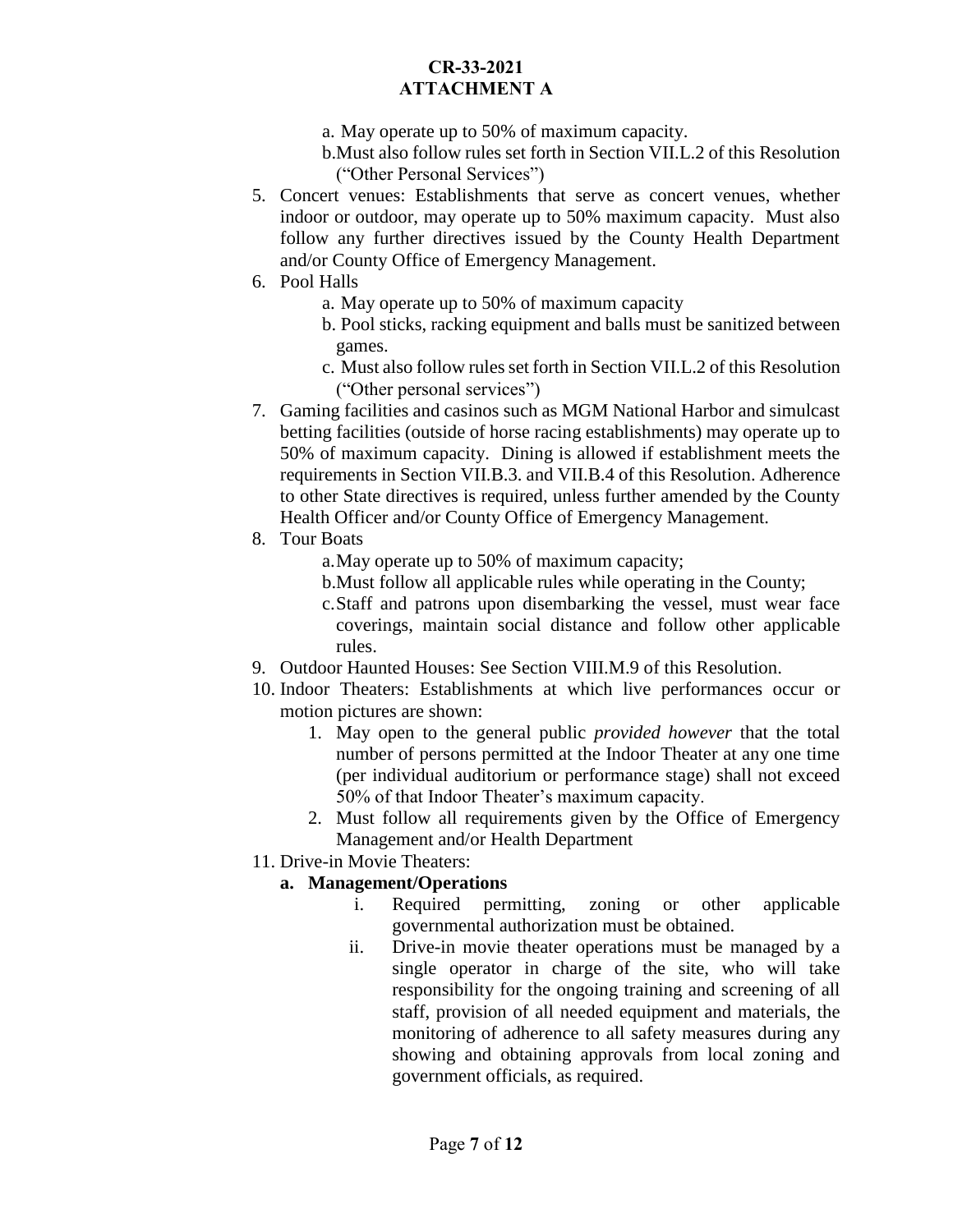- iii. Maximum of 100 vehicles at any showing, or such lower number as may be approved by the COVID Compliance Team.
- iv. Properly educate employees about coronavirus and how to prevent transmission and the employer/operator's COVID-19 policies.
- v. Always maintain minimum six-foot separation between all persons (except for vehicle occupants). When strict physical distancing is not feasible for a specific task, other prevention measures are required, such as use of barriers, minimize staff or customers in narrow or enclosed areas, stagger breaks, and work shift starts.
- vi. Provide personal protective equipment (PPE) such as gloves, goggles, face shields and face masks as appropriate or required to employees for the activity being performed. Cloth facial coverings must be worn by every employee not working alone on the jobsite unless their exposure dictates a higher level of protection under health and safety rules and guidance
- vii. Customer payment transactions for tickets may be handled through multiple channels, including phone transactions, online transactions, or point-of-sale transactions. If payment by currency is the only possible method of transaction, customers and employees must adhere to social distancing and sanitation standards set forth in this Resolution
- viii. Provide 10 feet of clearance between vehicles.
- ix. Limit number of customers in the restroom at a time except adult with child. Lines must have markers to ensure distancing.
- x. Concessions not permitted to be sold by operator.
- xi. Frequently sanitize working surfaces, particularly ticket sales area, electronic pin pads, and other areas contacted by customers and/or employees.
- xii. Require hourly hand washing or sanitation by employees.
- xiii. Physical contact with a customer, vendor, or supplier is not permitted under any circumstances.
- xiv. Ensure frequent and adequate hand washing with adequate maintenance of supplies. Use disposable gloves where safe and applicable to prevent transmission on tools or other items that are shared.
- xv. Establish a housekeeping schedule that includes frequent cleaning and sanitizing with a particular emphasis on commonly touched surfaces.
- xvi. Screen employees for signs/symptoms of COVID-19 at start of shift. Make sure sick employees stay home or immediately go home if they feel or appear sick. Cordon off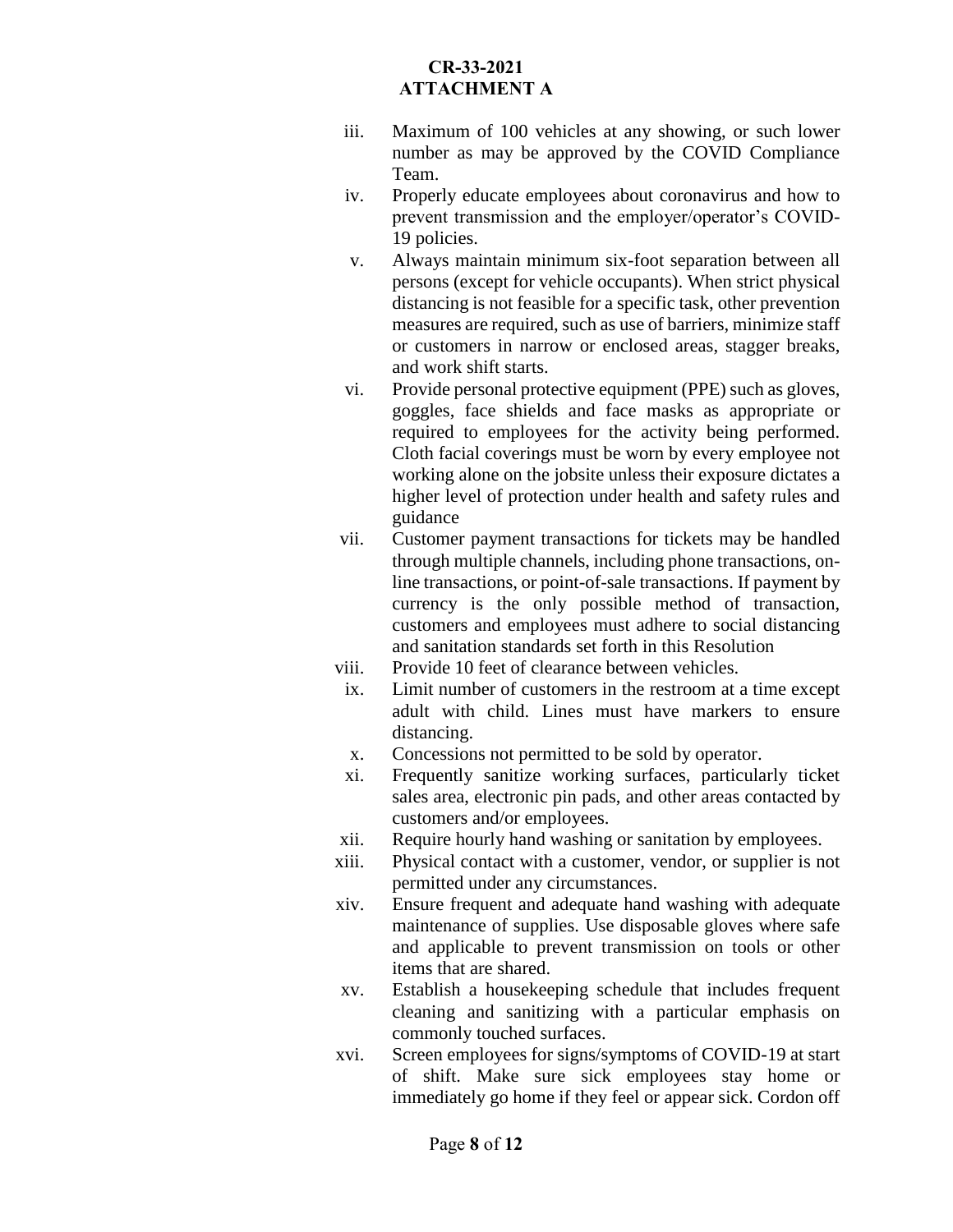any areas where an employee with probable or confirmed COVID-19 illness worked, touched surfaces, etc. until the area and equipment is cleaned and sanitized. Follow the cleaning guidelines set by the CDC to deep clean and sanitize.

xvii. Plans to operate a drive-in movie theater must be submitted to [Covidplans@co.pg.md.us,](mailto:Covidplans@co.pg.md.us) with complete plans for operations. Plans will be reviewed by the COVID Compliance Team. A response will be provided within 72 hours of receipt of request.

#### **b. Customers**

- i. Customers must remain in their vehicles except to visit the restroom.
- ii. Adherence to Section II (Face coverings) of this Resolution when customers are outside vehicle to use the restroom.
- 12. Horse racing establishments and any other establishment not listed above that is subject to the admission and amusement tax under Title 4 of the Tax-General Article of the Maryland Code may operate up to 50% maximum capacity.
- N. Social and fraternal clubs, including without limitation, American Legion posts, VFW posts, and Elks Clubs may operate for indoor recreation at 50% of maximum capacity. Adherence to Sections II and III of this Resolution unless further amended by County Health Officer.

## O. Places of Worship: The following rules apply:

- 1. Indoor services may not exceed 50% of maximum capacity;
- 2. Adherence to Sections II and III of this Resolution;
- 3. Live vocals are allowed if complies with the following:
	- a. via remote or streaming service; or
	- b. during worship services with congregants in attendance, so long as every vocalist remains 12 feet from any other vocalist or congregant;
- 4. Avoid physical contact;
- 5. May maintain online and drive-in services;
- 6. May have outdoor services up to 50% maximum capacity of outdoor area, if maintain appropriate social distancing of at least 6 feet between persons of different households and have access to hand washing/hand sanitizers. Frequent hand washing/hand sanitizing encouraged.
- 7. Guidance is also provided in the following sources: [CDC Business and](https://www.cdc.gov/coronavirus/2019-ncov/community/organizations/businesses-employers.html)  [Workplace Toolkit;](https://www.cdc.gov/coronavirus/2019-ncov/community/organizations/businesses-employers.html) [CDC COVID-19 FAQ for Businesses](https://www.cdc.gov/coronavirus/2019-ncov/community/general-business-faq.html)
- P. Funeral Homes: May operate up to 50% maximum capacity applicable to each visitation/viewing room. Adherence to Sections II and III of this Resolution is required.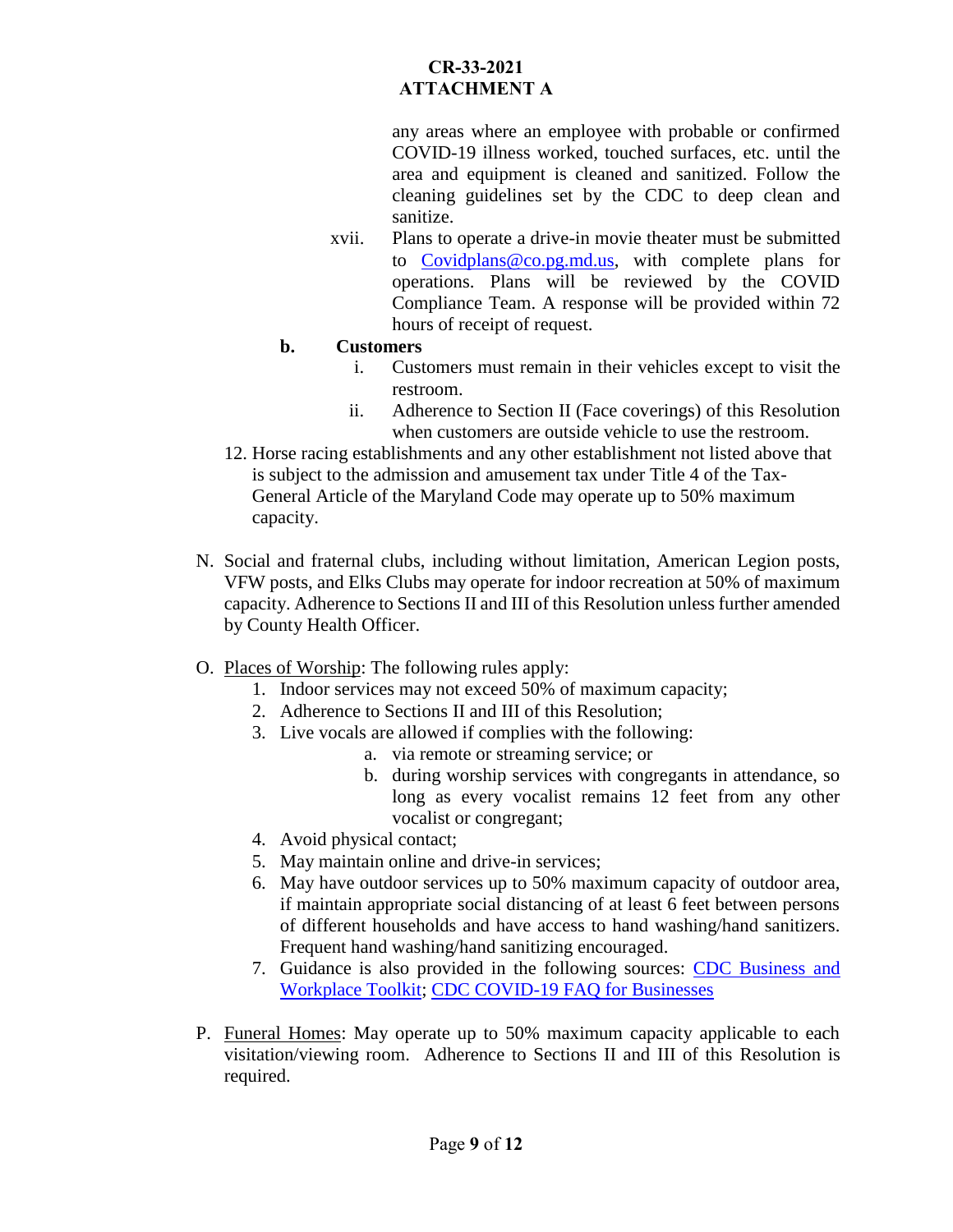- VIII. The following activities are specifically allowed when done in compliance with this Resolution, including Sections II and III of this Resolution and other applicable directives issued by the State Secretary of Health or County Health Officer:
	- A. Outdoor exercise activities, such as walking, hiking, running, biking, or individual and small group sports such as golfing, tennis, and similar activities
	- B. Miniature golf establishment are allowed to open up to 50% of maximum capacity
	- C. Outdoor fitness instruction
	- D. Parks are open for personal fitness and fitness classes. This includes all parks, fields, tennis courts, tracks and golf courses. Low contact sports are also allowed.
	- E. Golf tournaments are allowed with strict application of rule that all persons maintain distance of at least 6 feet; adherence to Face Coverings provision in Section II; no spectators; and no buffet style dining allowed. These same rules shall also apply to any area/facility separate from the golf course such as clubhouse and refreshment areas.
	- F. Day camps: Open for 10 or fewer participants (including leaders) with capacity constraints of 10 people per room for indoor activities; maximum of 50 persons indoors if maximum of 10 per group is maintained. Outdoor activities may have a maximum of 100 persons, if maximum of 10 per group is maintained.
	- G. Playgrounds can open.
	- H. Outdoor and indoor swimming pools, both public and private, up to a maximum capacity of 50%. Social distancing must be maintained and adherence to Section II-Face Coverings when not in the swimming the pool. Pool operators must follow State Health Department protocols: [MDH Directive Swimming Pools](https://phpa.health.maryland.gov/Documents/20.20.06.10.03%20-%20MDH%20Order%20-%20Amended%20Pools.pdf)
	- I. Indoor Skating Rinks (roller and ice skating) may open. May operate up to 50% of maximum capacity
	- J. Indoor recreational facilities may operate up to 50% of maximum capacity
	- K. Youth and Amateur Sports (*does not include collegiate sports*). The following rules apply:
		- a. All sports are categorized by level of risk.
			- i. Low Risk sports include: Archery, Auto-racing, Beach Volleyball, Boating, Bowling, Canoeing/Kayaking, Cheer (sideline), Cross-Country (staggered start), Cross-Country Skiing, Diving, Equestrian, Field Events (High Jump, Pole Vault, Javelin, Shot-Put), Fishing, Foot Golf, Golf, Hunting, Jousting, Mountain Bicycling, Orienteering, Rodeo, Rope Jumping, Running, Scuba Diving, Skate Boarding, Shooting, Single Skull, Surfing, Individual Swimming, Skiing, Table Tennis, Tennis, Water Skiing, Wind Surfing
			- ii. Medium-Risk include: Badminton, Baseball, Biathlon, BMX, Boating, Broomball, Cricket, Disc Golf, Extreme Sports, Gymnastics, Rodeo, Adventure Racing, Curling, Dodgeball, Fencing, Field Hockey, Flag Football, Handball, Horseback Riding, Horse Racing, Ice Hockey (modified),Indoor track, Kickball, Lacrosse, Paintball, Polo, Roller sports, Skating (Figure), Weight Lifting, Bodybuilding, Shooting, Sailing, Soccer, Softball, Speed Skating, Squash, Swimming (competitive), Synchronized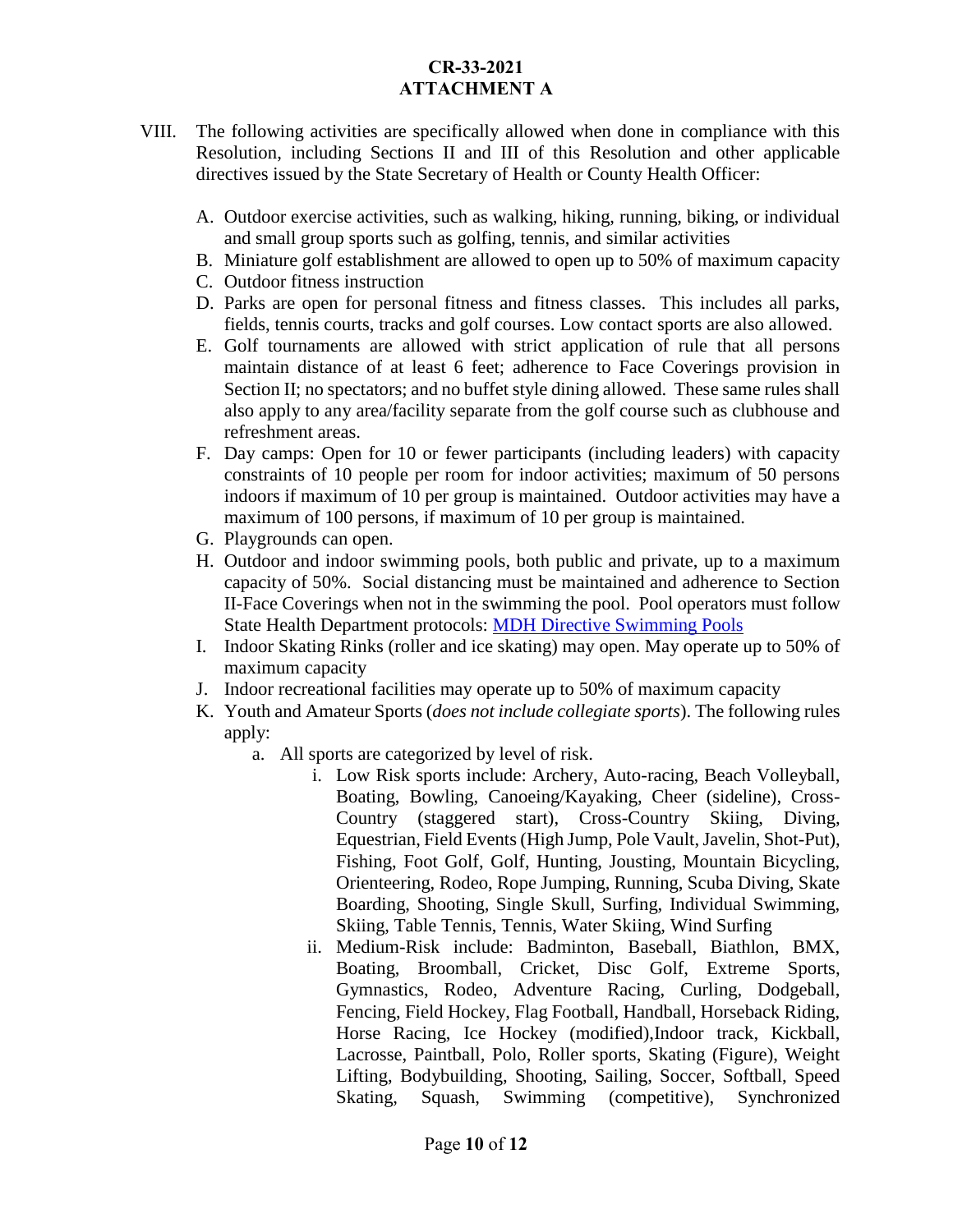Swimming, Table Tennis, Track, Triathlon, Ultimate Frisbee, Volleyball, Water Polo, Weightlifting

- iii. High-Risk include: Basketball, Boxing, Competitive Cheer, Football, Futsal, Martial Arts, Rafting, Rugby, Wrestling
- b. Organized Sports
	- i. All organized sports (to include competition) may be played both indoor and outdoor, subject to the conditions and rules set forth in this Resolution.
	- ii. Voluntary and regular testing for COVID-19 is recommended.
	- iii. Teams are limited to participating athletes listed on the official roster as determined through the Maryland Public Secondary Schools Athletic Association or the organization's governing body or league, coaches, and up to 12 additional participants acting in an official game capacity.
	- iv. High-risk sports must submit a COVID Protocol Plan to the County Compliance team at [Covidcompliance@co.pg.md.us.](mailto:Covidcompliance@co.pg.md.us) The Plan must align with CDC, State and County guidelines. At a minimum, the Plan must include:
		- 1. Contact tracing with an attendance tracking sheet the must be completed for all activities conducted.
		- 2. Social distancing with at least 6 feet between all participants when not engaged in actual play, and at all other times to extent possible.
		- 3. An attestation form acknowledging applicable rules and agreement, and agreement to abide by said rules and regulations, must be completed by the participant, or their parent/guardian if under age 18.
		- 4. If the Plan is approved, a Letter of Approval will be issued.
	- v. Play and games with teams from outside of Maryland, Virginia, or the District of Columbia is prohibited.
	- vi. All tournaments or events involving more than two teams are strictly prohibited unless a Letter of Approval is issued by the County Compliance Team. Inquiries may be submitted to [Covidcompliance@co.pg.md.us.](mailto:Covidcompliance@co.pg.md.us)
	- vii. There must be limited touching of shared equipment and gear.
	- viii. Players not engaged in play and others in attendance at the venue shall wear a face covering. Face coverings are not recommended when outside on very hot days due to the risk of heat injury.
	- ix. The number of spectators is limited. Number of persons present (apart from players and coaches) may not exceed 50 persons. The number of persons present may exceed 50 solely to accommodate the presence of two parents or guardians per youth participant. Spectators must maintain physical distance of at least 6 feet from persons who are not members of the same household.
	- x. Must follow all provisions in applicable directives and orders issued by the Secretary of the MDH that do not conflict with this Order.